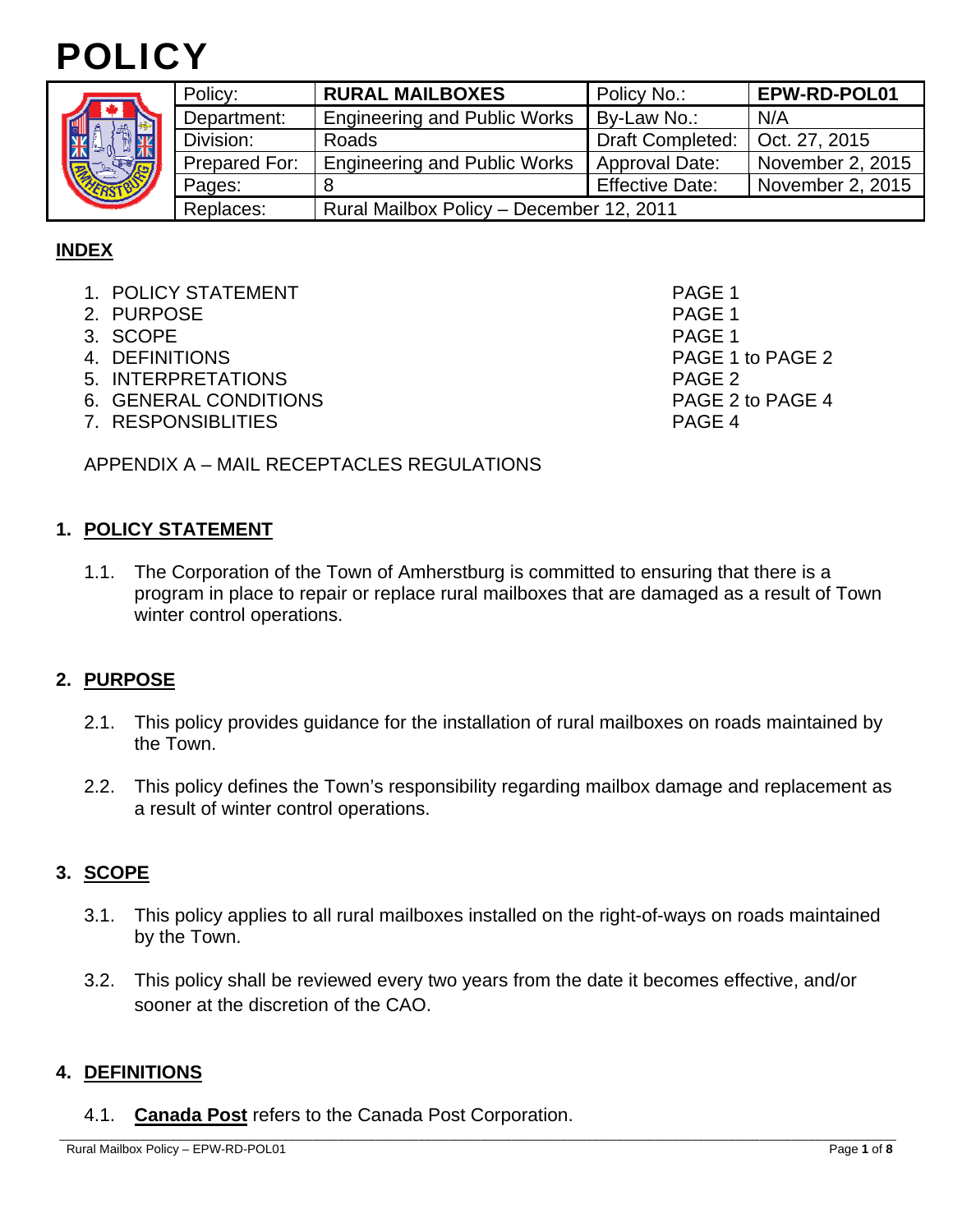- 4.2. **Director** is the person responsible for direction and operational control of a division as defined on the Town's organizational structure.
- 4.3. **Manager** reports directly to a Director (or the CAO in some instances) and who is responsible for a department within a division of the Corporation, as defined on the Town's organizational structure.
- 4.4. **Staff** is any person (or group thereof) who supplies services to the Corporation for wages including any union or non-union, regular or temporary, full-time, part-time, seasonal or casual staff member, including but not limited to permanent staff, temporary staff, committee members, students, recreation staff, contract employees, paid work placements, and adult crossing guards.
- 4.5. **Town** is the Corporation of the Town of Amherstburg.

# **5. INTERPRETATIONS**

5.1. Any reference to this Policy to any statute or any section of a statute shall, unless expressly stated, be deemed to be reference to the statute as amended, restated or re-enacted from time to time. Any references to a By-law or Town policy shall be deemed to be a reference to the most recent passed policy or By-law and any replacements thereto.

## **6. GENERAL CONDITIONS**

## 6.1. **Mailbox Requirements**

- 6.1.1. All mailboxes shall meet all applicable Canada Post Standards.
- 6.1.2. All new and replacement mailboxes shall be installed in accordance with the specifications prepared by the Canada Post Corporation.
	- 6.1.2.1. Posts shall not consist of material stronger than a 6" (0.15m) diameter cedar post or a 2" (0.05m) diameter standard steel wall pipe.
	- 6.1.2.2. The bottom of the mailbox shall be 3'-6" (1.05m) from the ground elevation.
	- 6.1.2.3. Installations shall conform to the provisions provided in Appendix A Mail Receptacles Regulations.

## 6.2. **Location**

- 6.2.1. The general location of the mailbox will be determined by Canada Post.
- 6.2.2. The face of the mailbox will be in line with the edge of the shoulder as prescribed in Appendix A.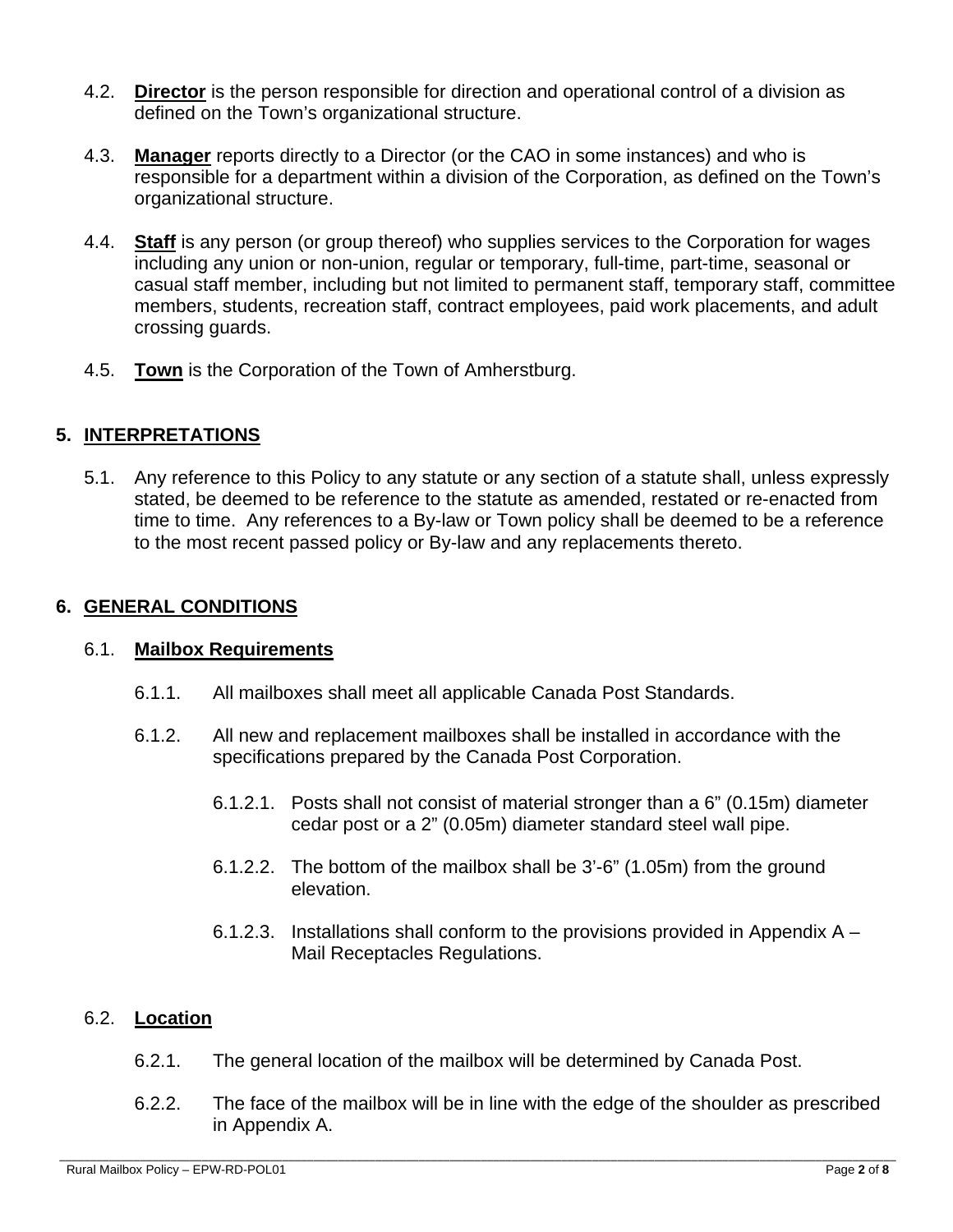6.2.2.1. The distance from the edge of the shoulder may be alternatively directed by Canada Post.

### 6.3. **Damage and Replacement**

- 6.3.1. The Town will not be responsible for any damage caused by snow plows to mailboxes or support posts which are not consistent with the standards as provided in this policy.
- 6.3.2. If a plow comes into physical contact with a mailbox or post which meets the Town's standards and is damaged by the Town's snow removal operations, the property owner will be given two options for replacement:
	- 6.3.2.1. Option 1
		- a. The post and mailbox will be either repaired or replaced by the Town at the discretion of the Director of Engineering and Public Works or their designate.
		- b. The replacement mailbox, if required, will be a standard metal rural mailbox with 100mm diameter wooden post as shown in Appendix A.
		- c. Damaged mailboxes shall be replaced as weather and manpower permits.
		- d. The completion of winter control services on the roadway is a priority.
		- e. If it is determined that the Town will replace the mailbox, the Town will provide a temporary mailbox for the resident.
		- f. Temporary mailboxes will be maintained by the Town until a new mailbox can be installed.

## 6.3.2.2. Option 2

- i. The property owner will be provided with a cheque for \$75 based on the cash equivalent of the replacement noted in Option 1 above.
- ii. This option is for residents who wish to purchase a different style mailbox and complete the installation themselves.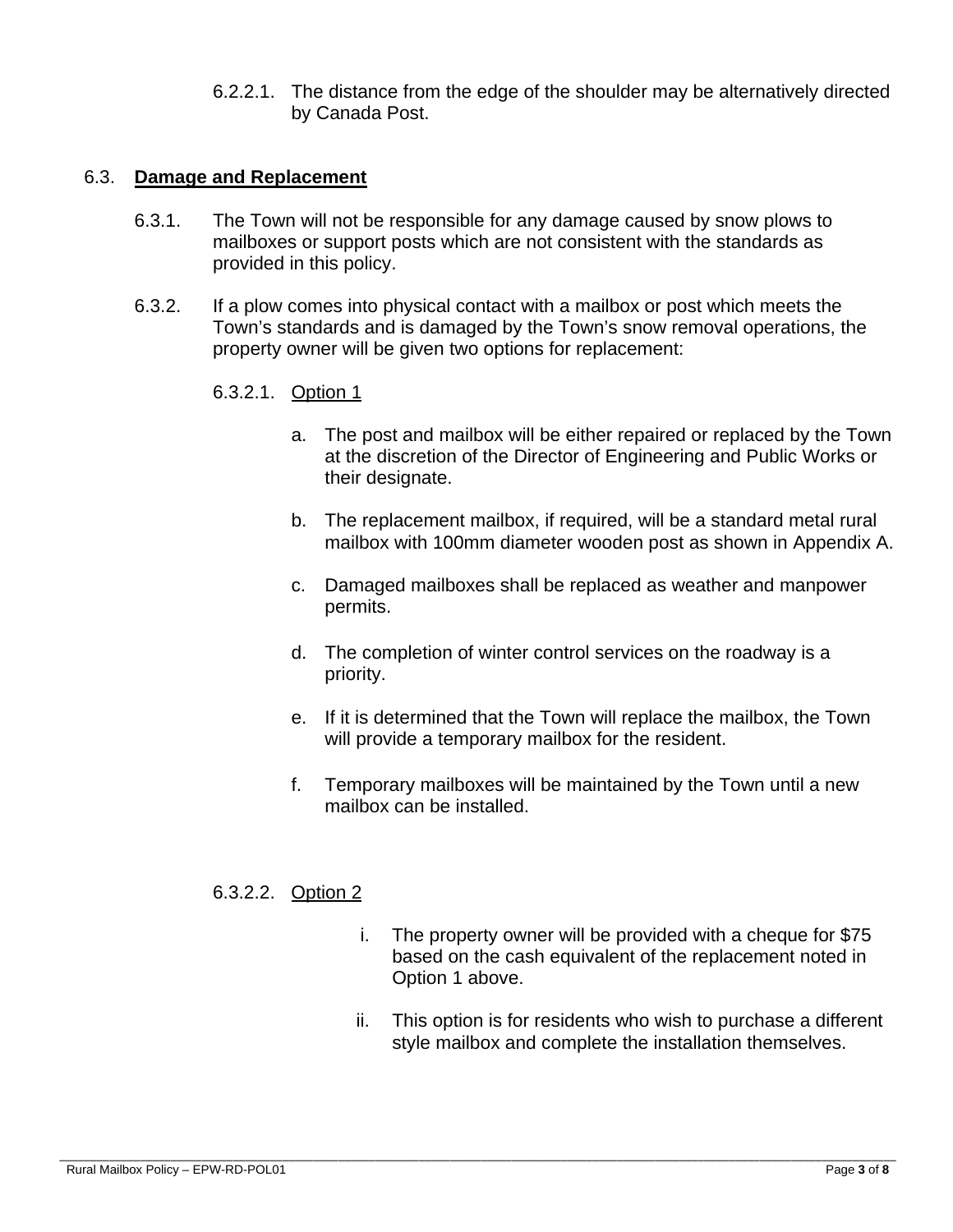- 6.3.3. If a mailbox is repeatedly damaged as a result of physical contact, the Town will provide a written recommendation for an alternate installation location. The Town will not be responsible for further damage should the landowner fail to relocate the mailbox as recommended.
- 6.3.4. The Town will not be responsible for any minor damage caused by snow or slush coming into contact with a mailbox or post during snow removal operations.

# **7. RESPONSIBLITIES**

- 7.1. The **Director of Engineering and Public Works** has the authority and responsibility to:
	- 7.1.1. Review reports of rural mailbox damage and determine if the situation merits the replacement or repair of said mailbox.
- 7.2. The **Manager of Public Works** has the authority and responsibility to:
	- 7.2.1. Supervise the repair or replacement of rural mailboxes in accordance with this policy.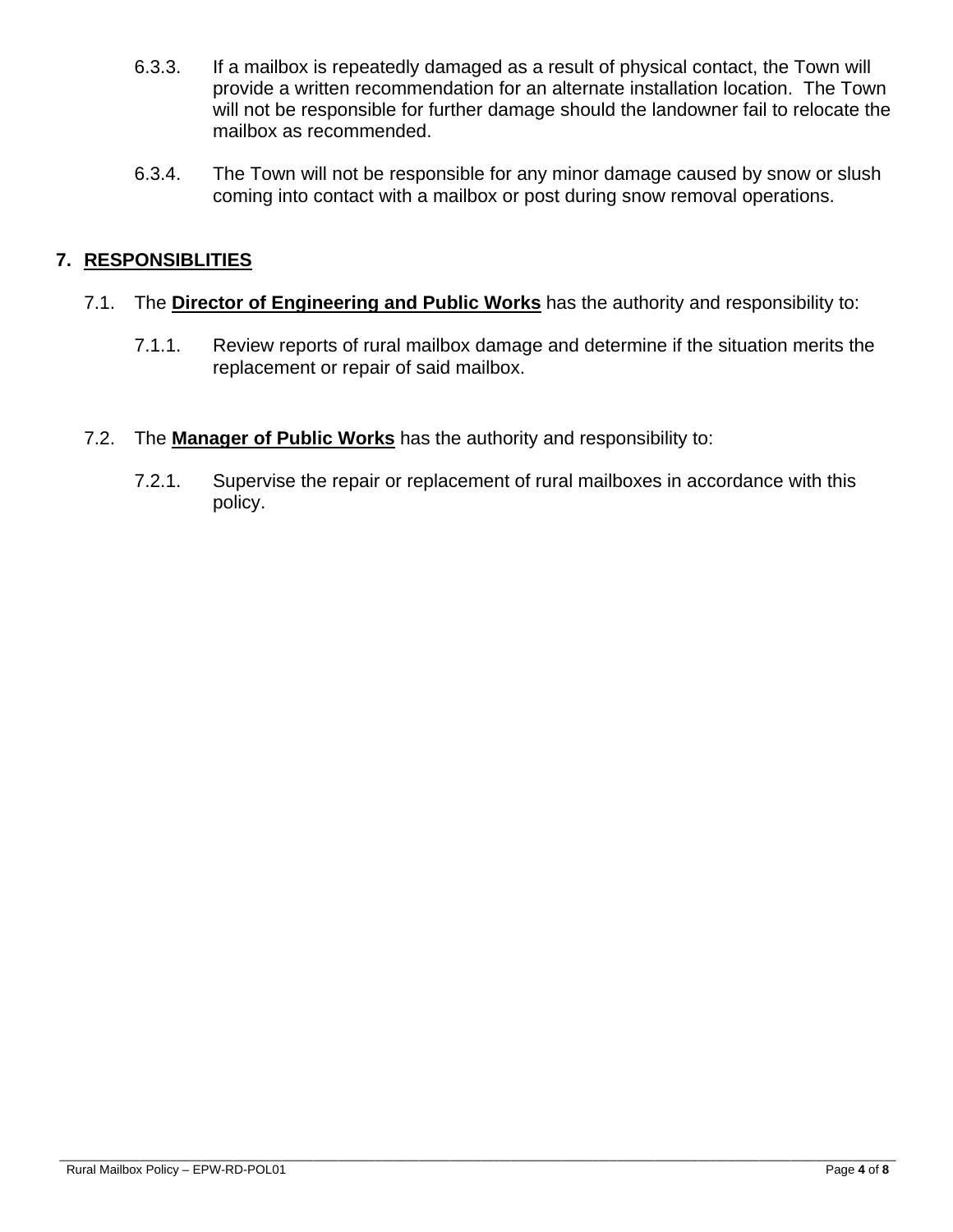## **APPENDIX A – MAIL RECEPTACLES REGULATIONS**

**Mail Receptacles Regulations** 

http://laws.justice.gc.ca/eng/regulations/SOR-83-743/page-4.html#h-6



Ministère de la Justice Canada



## **Department of Justice**

#### Mail Receptacles Regulations (SOR/83-743)

Regulations are current to 2011-11-14 and last amended on 2011-01-17. Previous Versions

12. Where mail delivery service is provided in any area and

(a) any householder or the owner of any apartment building or business premises fails to provide for the reception of mail in accordance with these Regulations, or

(b) the mail receiving facility or the means of access to it at any private house, apartment building or business premises in that area becomes unsuitable or unsafe for the reception of mail.

the Corporation shall send a notice to the householder or the owner of and each tenant in the apartment building or business premises stating that if provision is not made for the reception of mail in accordance with these Regulations, mail shall not be delivered to that address but shall be left with the local postmaster to be collected by the addressee thereof.

SOR/86-105, s. 3(F); SOR/2000-199, s. 14(F).

13. (1) Subject to subsection (2), where any householder or the owner of any apartment building or business premises does not make provision for the reception of mail in accordance with these Regulations within the period specified in the notice, mail shall not be delivered to that address but shall be left with the local postmaster to be collected by the addressee thereof.

(2) In the circumstances referred to in paragraph  $12(b)$  mail delivery service may be continued to the address to which the notice referred to in that section is sent until the termination of the period specified in the notice for rectification of the unsuitable or unsafe mail receiving facility or means of access to it.

14. In the case of an office complex that contains a mail box assembly and a mail room, where items of mall that are too large to be delivered through a mail box in a mail box assembly or the delivery of which requires that the addressee or the recognized representative of an addressee be contacted personally by the post office representative, those items shall be delivered

(a) through a dutch door from the mail room; or

(b) in such other manner as may be authorized by the local postmaster.

#### **PART IV**

### **RURAL MAIL BOXES**

15. Mail may be delivered by means of deposit in rural mail boxes and mailable matter may be collected from rural mail boxes where the rural mail box is

(a) constructed in accordance with the specifications set out in Schedule VI;

(b) placed outdoors at a location on a rural mail route approved by the local postmaster; and

(c) located, erected and identified as required by section 16.

16. A rural mail box shall be

(a) located along the right hand side of the road according to the courier's line of travel in a position where the courier can reach and service it from his vehicle without impeding pedestrian or vehicular traffic;

(b) erected so that

12/7/2011 10:18 AM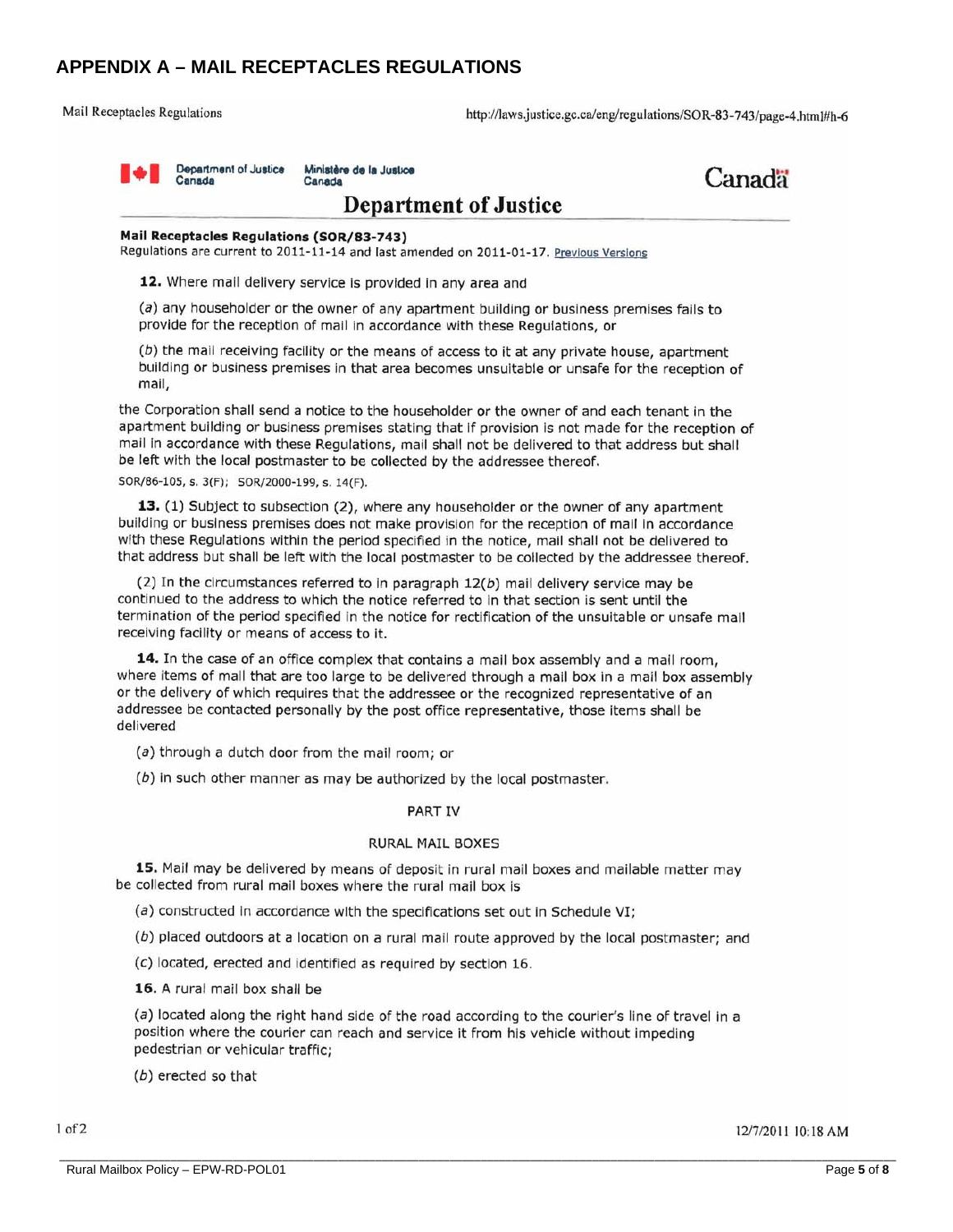(I) the box is securely attached to a fixed post or cantilever arm,

(ii) the bottom of the box is approximately 100 cm above the roadway,

(Iii) the box does not obstruct or obscure other boxes located nearby, and

(iv) the box allows the ready delivery or collection of mail; and

(c) identified by having the following information printed in permanent lettering not less than 2.5 cm high on the side of the box or on a plate securely attached to the box and placed so as to be visible to the courier as they approach the box while driving on the right-hand side of the road according to their line of travel;

(i) if civic addressing has been implemented in the municipality and the relevant post office, the civic address or the civic address and the boxholder's name, and

(ii) if civic addressing has not been implemented in the municipality, the boxholder's name or a specific Canada Post designator in lieu of the boxholder's name, as arranged with the local postmaster.

SOR/2010-288, s. 1.

Date Modified: 2011-11-28

12/7/2011 10:18 AM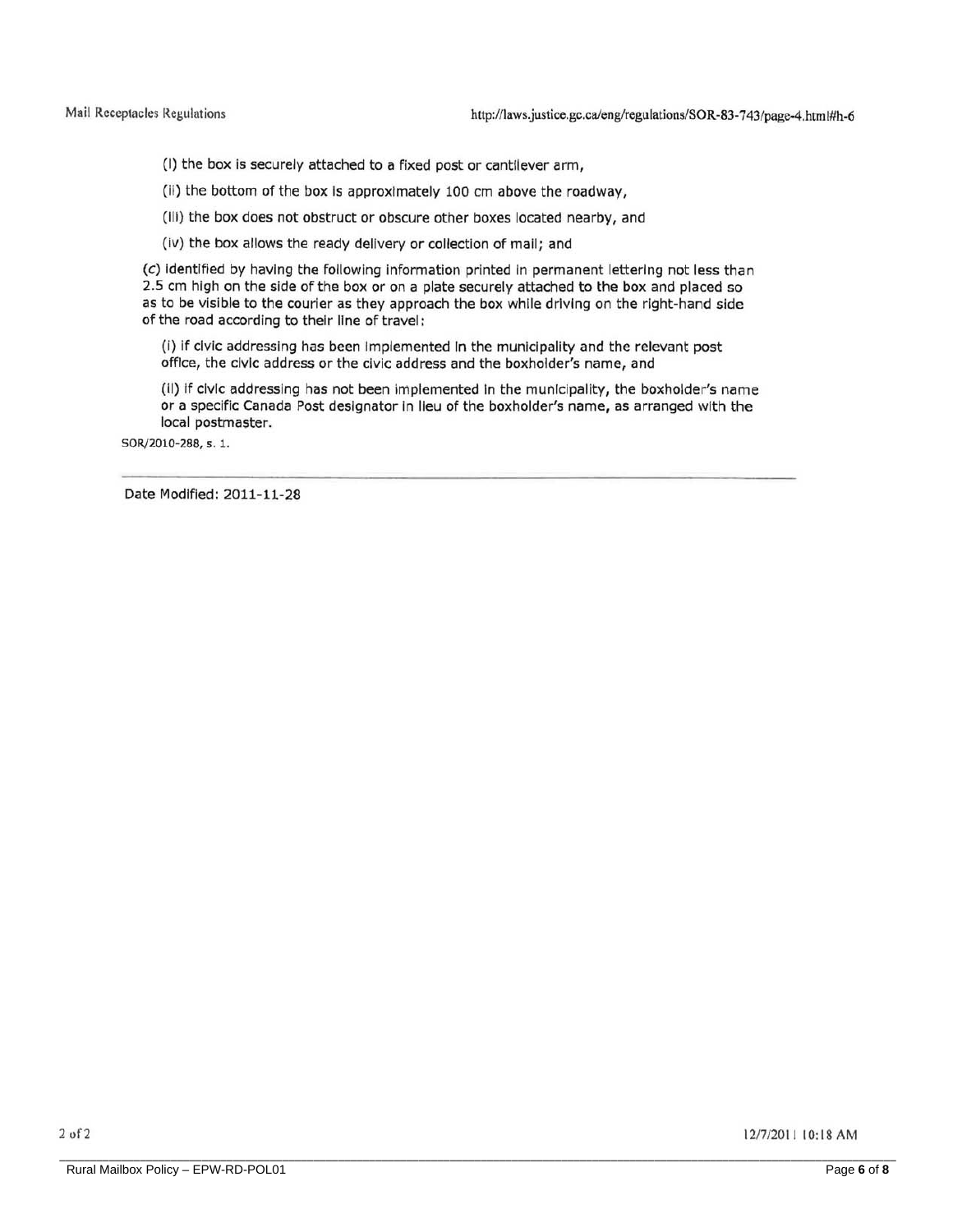#### **SCHEDULE VI**

### $(S. 15)$

#### SPECIFICATIONS FOR RURAL MAIL BOXES

#### **DESIGN**

1. Every rural mail box shall be designed in such a manner that the name plate or the space reserved for the name of the boxholder is not obscured by the signal device.

#### **MATERIALS**

2. The material used for a rural mail box shall

(a) be sufficiently sturdy to bear the weight of the box and contents without distortion; and

(b) be sufficiently weatherproof to enable it to withstand the climate in which it is used.

#### **BOX DIMENSIONS**

3. The minimum interior dimensions of a rural mail box shall be

(a) 45 cm in length by 17.5 cm in width by 17.5 cm in height, in the case of a rectangular box; and

(b) 45 cm in length by 25 cm in diameter, in the case of a cylindrical box.

#### **BOX OPENING**

4. Every rural mail box shall be equipped with a door that

 $(a)$  is located in the front of the box;

(b) cannot be secured with a lock;

(c) has a minimum effective opening of

(i) 17.5 cm in width and 17.5 cm in height, if the opening is rectangular, or

(ii) 25 cm in diameter, if the opening is round;

(d) is capable of remaining in the open position while mail is being deposited or withdrawn and shall be a tight fit and self-sealing when closed;

(e) has a handle, lip, flange or other similar aid for opening it; and

(f) is constructed of a material sturdy enough to withstand normal every day handling.

### **SIGNAL DEVICE**

5. (1) Every rural mail box shall be equipped with a signal device that may be rendered visible above the box and that, when it is so visible, will indicate from a distance, either to the courier or the householder, that mail has been delivered or deposited in the box for pickup.

(2) The signal device referred to in subsection (1) shall be

(a) located on the right hand side when facing the box from the front; and

(b) affixed so that it does not impede vehicular or pedestrian traffic.

(3) The actuating mechanism of the signal device shall not in any way interfere with the interior of the box.

#### **MOUNTING**

6. The mounting hardware for a rural mail box shall be such as to be flush with the bottom of the interior of the box.

SOR/98-558, s. 7(F); SOR/2000-199, s. 15(F).

Date Modified: 2011-12-07

 $2$  of  $2$ 

12/8/2011 10:02 AM